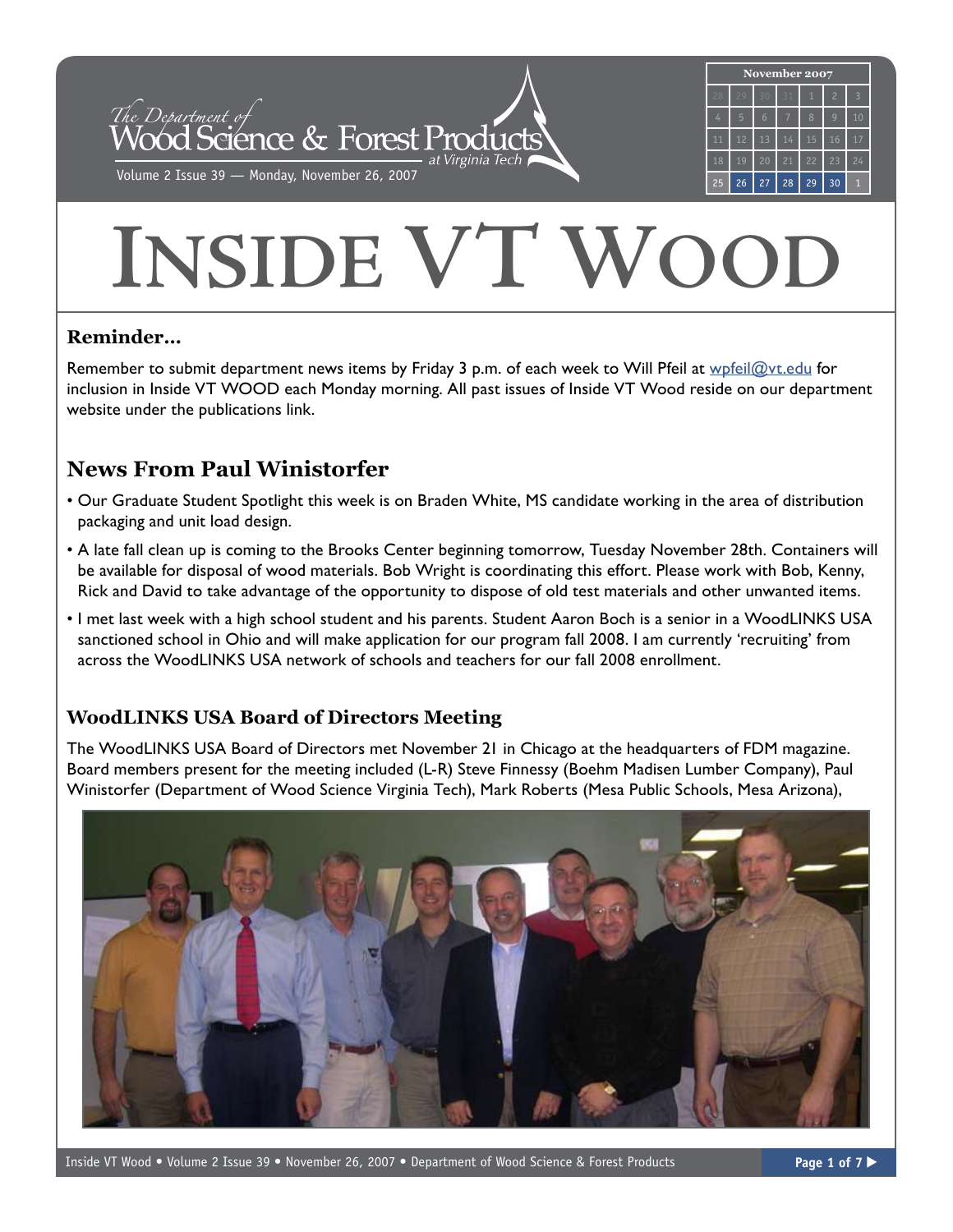Patrick Molzahn (Madison Area Technical College Madison, Wisconsin), Jim Ruffolo (Burger Boat Company Manitowoc, Wisconsin), Jerry Finch ( Fox Valley Technical College Oshkosh, Wisconsin), Keith Malmstadt (Great Lake Woods, Inc. Hollan,d, Michigan), Steve Ehle (Wood Digest magazine Fort Atkinson, Wisconsin) and Mark Smith (WoodLINKS National Program Director). Steve Finnessy was reelected to serve an additional term as secretarytreasurer. Paul Winistorfer was reelected to serve as President of WoodLINKS for a special one year term. This was Mark Smith's first board meeting as National Director of WoodLINKS USA. Smith was appointed National Director in June 2007.

## **Professor and Department Head, Department of Forestry – Position Available**

The position of Professor and Department Head of the Virginia Tech Department of Forestry is available and the search has begun. Please see the web resource site established for this important leadership search in our college:

http://www.forestry.vt.edu/searchresources

#### **Lunch and Learn program**

Lunch and Learn program to begin in January. Beginning in January the department will host a once-a-month 'Lunch and Learn' informal brown-bag lunch program. This is not a formal seminar program – but an opportunity to put topics on the table for anyone in the department to participate in. Volunteers are needed to lead a discussion on a topic of your interest for each month during the spring.

## **The Next Wave of Globalization: Offshoring R&D to India and China**

By Stephanie Overby, CIO | October 31, 2007

Entrepreneur-turned-academic Vivek Wadhwa is up front about his use of offshoring and importing foreign talent in a previous professional life as founder and CEO of two technology companies. "I was one of the first to outsource software development to Russia in the early '90s. I was one of the first to use H-1B visas to bring workers to the U.S.A.," Wadhwa says. "Why did I do that? Because it was cheaper."

That tactic is even more lucrative for corporations today, says Wadhwa: "When you have a person on H-1B waiting for a green card, you have them captive for six to 10 years."

Wadhwa, who was addressing an audience at Harvard University, where he is now a Wertheim Fellow at Harvard Law School's Labor and Worklife Program , says outsourcing work to lower-cost countries and importing temporary foreign workers is all part of a larger globalization transformation that is happening "an order of magnitude faster than the industrial revolution." According to Wadhwa, the ramifications of globalization will be much greater than the industrial revolution. "It will impact our standard of living here in the U.S. in the next five to 10 years."

For better or worse? That depends on whom you ask, says Wadhwa. And it may be beside the point. "Globalization is the reality," Wadhwa says. "Whether you like it or not, it's happening."

It's no longer just "low-end" work like call center positions or data entry or even midlevel programming that's being shipped to China and India. High-value research and development work also is moving offshore, says Pete Engardio, a BusinessWeek senior editor who has been writing about globalization for 20 years in addition to being a Harvard Law School Wertheim Fellow. And while cost is still the major driver, it's also about where talent and capabilities are available - and where they are available in mass.

#### **Challenging Conventional Wisdom About Engineering Talent, Visa Arguments**

In fact, globalization is happening so fast, academics like Wadhwa (also an executive in residence at Duke University's Pratt School of Engineering can't keep pace. Inspired by his students, Wadhwa decided to fill the void with some research of his own. "I had four or five students come up to me one week and ask, 'What courses can we take that will make us outsourcing-proof?'" says Wadhwa. "These students were paying megabucks to study there and should be very well sought after and yet they were worried about their Continued on [Page 4](#page-3-0)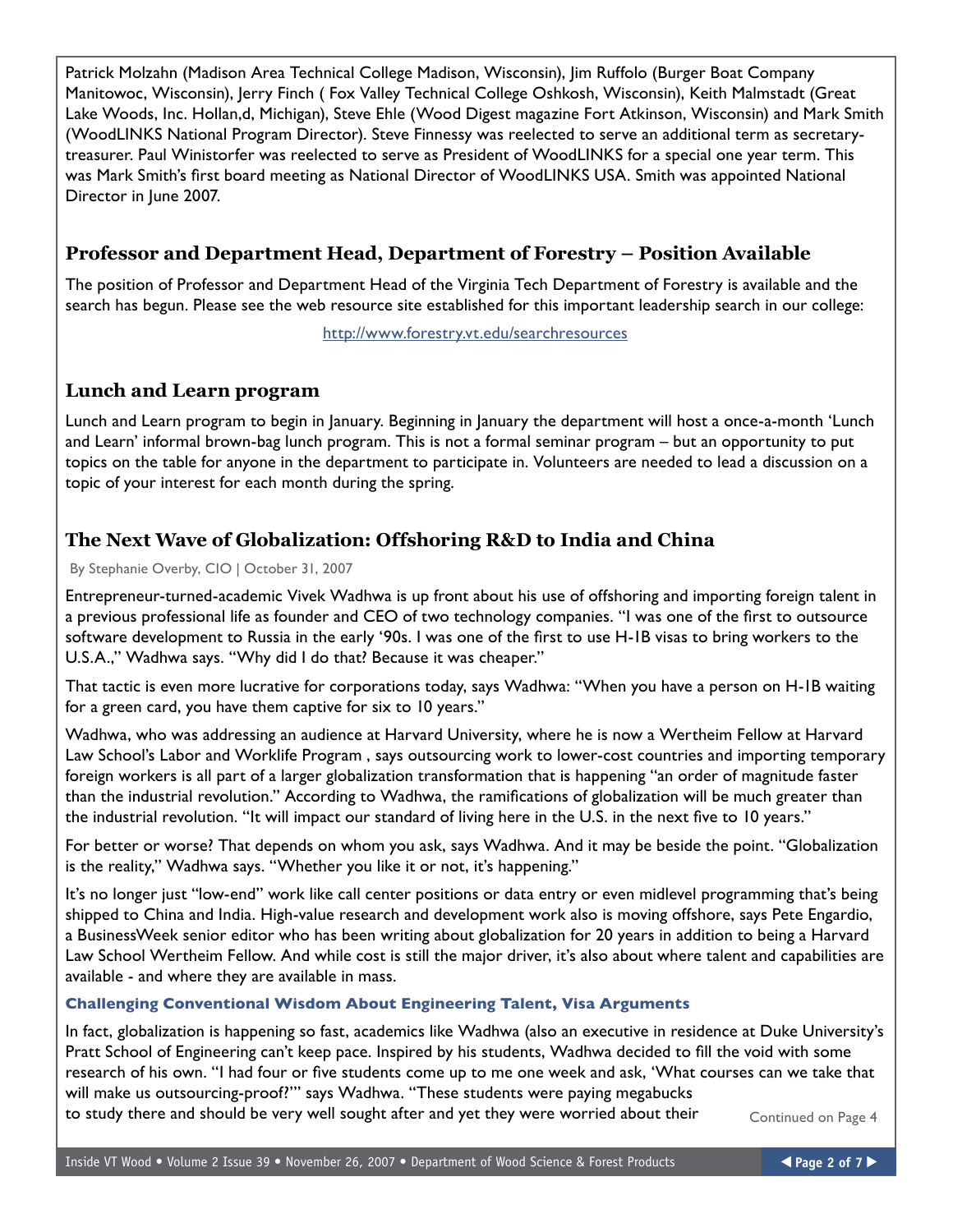



Braden White, M.S. Candidate

**MANU EN STAR EN STAR SERVIES AND STAR SERVIES AND RESPONSIVE SERVIES AND PARTICIPAL AND PARTICIPAL CONTROLLER AND RESPONSIVE SPACE AND RESPONSIVE SPACE AND RESPONSIVE SPACE AND RESPONSIVE SPACE AND RESPONSIVE SPACE AND RE** graduate student in Packaging Science. I was born Mark and Joy White. My older sister, Megan, graduated from Hollins University and currently lives and works for a law firm in Manhattan. My father recently retired from Virginia Tech after thirty-one years, where he was director of the Center for Unit Load Design (CULD) and is now a professor emeritus. He currently runs his own company providing packaging and materials handling solutions for various industries. My mother is a teacher who has devoted thirty-two years to teaching children in grades kindergarten through middle school. My girlfriend Loren will be graduating from Virginia Tech in May with a degree in mechanical engineering.

I graduated from Blacksburg High School in 2001 and decided to attend Virginia Tech. During my sophomore year I started working as a lab technician for CULD. The three years of testing I did at the center sparked my interest, causing me to change my major to wood science. Working at the center gave me not only the experience of testing various pallet and packaging designs and concepts, but also the opportunity to engage in three different short courses further enhancing my understanding of pallet/unit load design and packaging.

I graduated from Virginia Tech in December of 2005 with a B.S. in wood science including a packaging option and decided to spend some time traveling in New Zealand. I was given the opportunity to tour the major pallet manufacturer of New Zealand, Timpack, as well as visiting a softwood saw mill in this fascinating country. Traveling is one of my passions in life because of my parent's belief in exposing their children to other cultures. This has allowed me to travel to Spain, France, Italy, Holland, and Sweden. However, in spite of all these adventures, my favorite destination continues to be our farm in Norway, Maine. My other hobbies include snowboarding, scuba diving, swimming, and tennis. These activities have lead to my travels out west and to the Caribbean, as well as around the East coast.

All my life I have been an animal lover, growing up in an environment some would call a zoo. My family has always had a Newfoundland dog and at least two cats along with a variety of fish in the pond. My mom has always been an animal rescuer, saving such animals as opossums and ducks. My sophomore year in college I got my dog Charlie who was also a rescue.

My research at Virginia Tech has focused on the mechanical interactions between distribution packaging and pallet decks. My testing has been specific to studying the correlations between deck board stiffness and packaging load distributions. I plan on defending my thesis in May and entering the industry for employment. I intend on interviewing for a job in the spring hopefully to find a position that challenges me as well as allowing me to develop the skills I will need outside the university.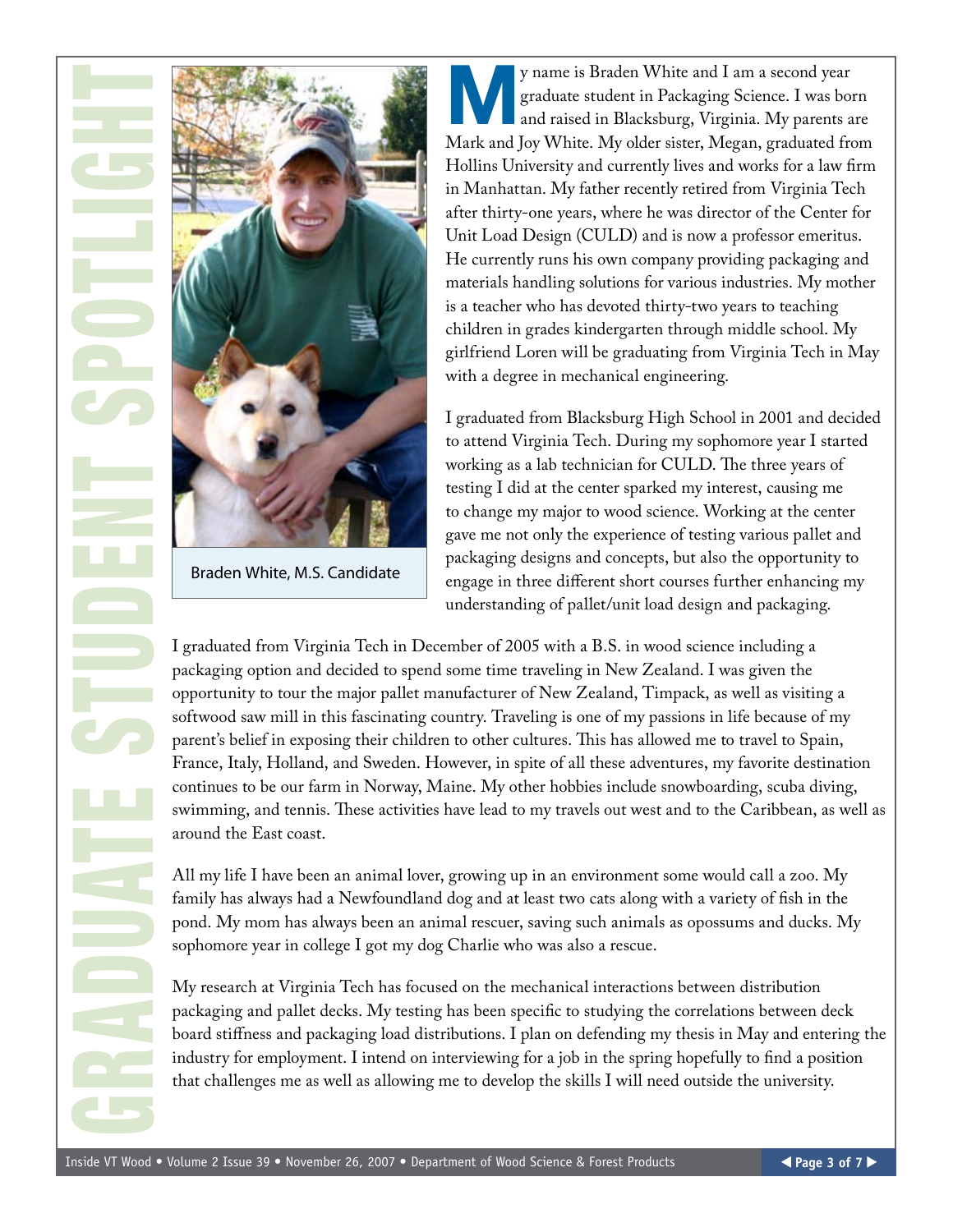<span id="page-3-0"></span>jobs. That didn't make sense to me." He and his students began to explore what he describes as commonly accepted misinformation about graduation rates around the globe and the "skills shortage" forcing U.S. companies to go abroad.

According to the U.S. Department of Education, America matriculates 70,000 students with undergraduate degrees in engineering every year, versus 350,000 produced by India and 600,000 produced by China. But China's numbers, which Wadhwa calls "propaganda," include "short cycle" degrees and rely on a looser definition of engineering. "The Chinese government told the provinces they had to produce more engineering degrees," Wadhwa says, "and the provinces gave them what they wanted."

India's numbers also include two-year diplomas. As a result, India and China can promote themselves as engineeringdegree machines but "the vast majority of the graduates are unemployable," he says. (Wadhwa is currently getting a mix of cheers and jeers for his BusinessWeek.com column from Oct. 26, "The Science Education Myth", in which he cites an Urban Institute study that claims that U.S. schools are turning out more capable science and engineering graduates than the job market can support.)

As for the talent crunch argument that Bill Gates and others employ when lobbying for more foreign worker visas, Wadhwa also pushes back. He and his students surveyed 78 leaders at U.S. companies that were outsourcing high-tech work. The majority said they had trouble finding qualified candidates in the U.S. However those same respondents recorded job acceptance rates of greater than 60 percent, with those rates either remaining constant or increasing, and time to fill an open position of four months or less. There's a shortage all right, says Wadhwa, but it's "a shortage of engineers below market price that work day and night like slave labor."

When asked about issues like the productivity and quality of Indian and Chinese employees versus their American counterparts, there was little debate among respondents to Wadhwa's survey. Eight-seven percent said U.S. workers were as productive as or more so than Indian or Chinese workers, and 96 percent said that their U.S. locations produced equal or higher quality work than their centers in China and India. The advantage with U.S. workers, according to survey respondents, included communication skills, understanding of U.S. industry, business acumen, education and proximity. Chinese workers were valued for their low labor cost and willingness to work long hours, while Indian workers were sought after for their low labor cost, work ethic, English skills and technical knowledge.

#### **The View from India, Where R&D is Rising**

In spite of the survey respondents' praise of American workers, the offshoring of engineering and IT work to China and India continues for a variety of reasons, including the availability and cost of labor, and its proximity to new product markets.

BusinessWeek's Engardio described for the audience what he saw on his latest trips to Asia. Bangalore, the capital of India's IT industry, is home to Motorola's R&D lab, where employees designed 40 percent of the value of company's latest RAZR models. Next door at NXP (a company spun off from Philips Semiconductors), workers are designing the chip sets for high definition televisions. General Electric's campus, called the Jack Welch Technology Center, features lovely low-slung buildings, first-class gyms and food courts-and much of GE's product design work. "When I talk to economists or I read a lot of the public discussion of outsourcing, they still draw a lot of distinctions between what's being done 'here' and what's being done 'there,'" says Engardio. "They'll say the high-end stuff is done here (in the U.S.). The low-end, repetitive stuff is done 'there.'" That's not true, says Engardio. GE and Motorola aren't just employing coders or call center workers abroad, "they're employing scientists."

North of Bangalore, Hyderabad has a booming biotech industrial zone, says Engardio, that stretches for miles, housing 37 contract research organizations. "Three years ago, you could not get a major pharmaceutical company to say they would shift R&D to India," Engardio says. "Today they're doing it. Big pharma is gearing up big time."

The same day Wadhwa and Engardio conducted their seminar at Harvard, General Motors announced its plans to build an advanced research center in Shanghai to develop hybrid and other leading-edge car technologies. "There are great quantitative and qualitative leaps in what is being doing in Asia," Engardio says.

And it's not just massive multinational corporations setting up R&D shops in Asia. Top-tier Indian IT service providers, once known for pure software development, are going after R&D business too, says Engardio. Satyam has set up a huge, industrial engineering facility. HCL Technologies is doing avionics work for Boeing's 787 Dreamliner .